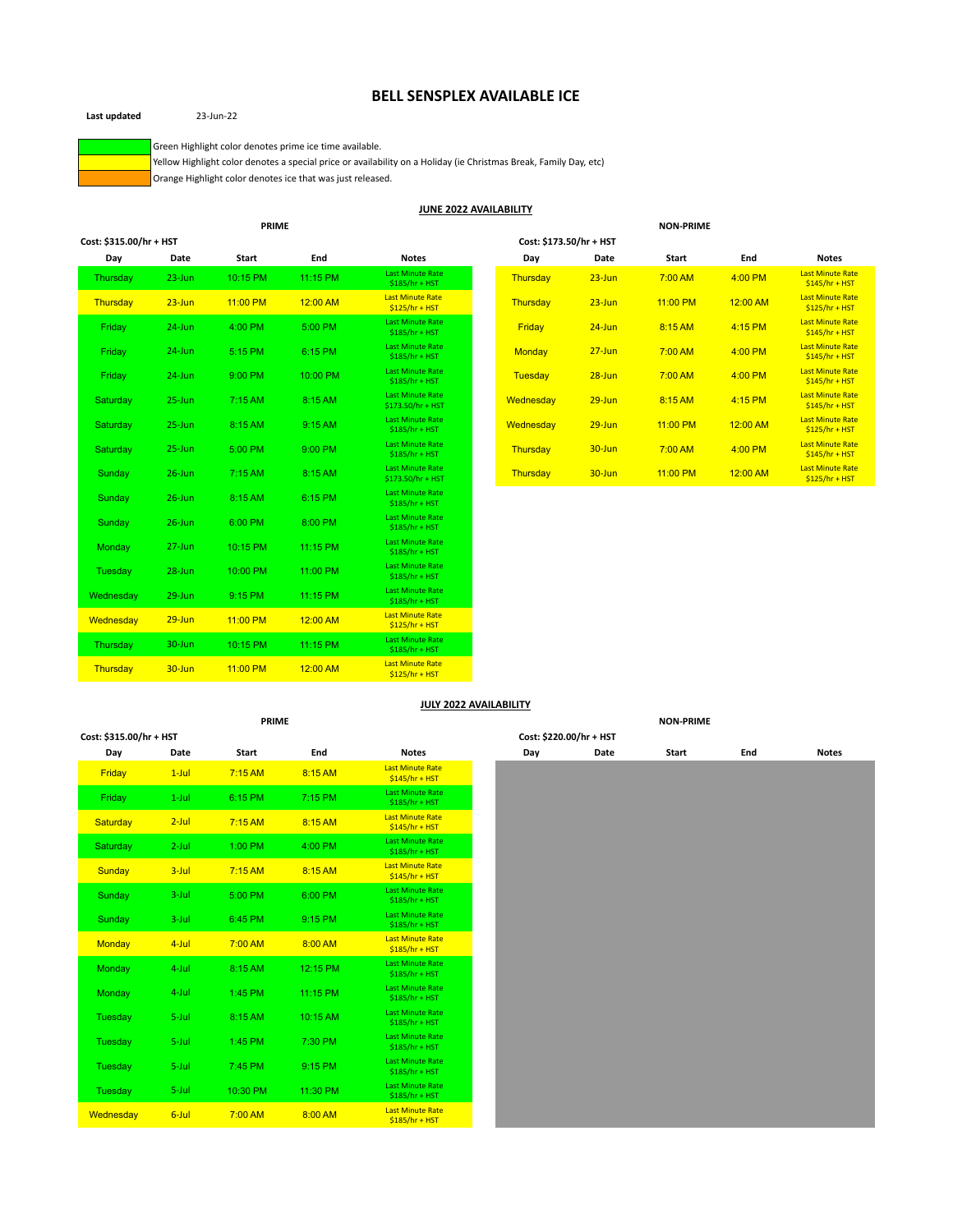| Wednesday        | 6-Jul      | 8:15 AM  | 12:15 PM | <b>Last Minute Rate</b><br>\$185/hr + HST               |
|------------------|------------|----------|----------|---------------------------------------------------------|
| Wednesday        | 6-Jul      | 12:00 PM | 1:00 PM  | <b>Last Minute Rate</b><br>\$185/hr + HST               |
| Wednesday        | 6-Jul      | 1:45 PM  | 11:15 PM | <b>Last Minute Rate</b><br>\$185/hr + HST               |
| Thursday         | $7$ -Jul   | 7:00 AM  | 8:00 AM  | <b>Last Minute Rate</b><br>$$185/hr + HST$              |
| Thursday         | 7-Jul      | 8:15 AM  | 12:15 PM | <b>Last Minute Rate</b><br>$$185/hr + HST$              |
| Thursday         | 7-Jul      | 1:45 PM  | 7:15 PM  | <b>Last Minute Rate</b><br>\$185/hr + HST               |
| Thursday         | 7-Jul      | 8:45 PM  | 11:15 PM | <b>Last Minute Rate</b><br>\$185/hr + HST               |
| Friday           | 8-Jul      | 8:15 AM  | 12:15 PM | <b>Last Minute Rate</b><br>\$185/hr + HST               |
| Friday           | 8-Jul      | 1:45 PM  | 5:15 PM  | <b>Last Minute Rate</b><br>\$185/hr + HST               |
| Friday           | 8-Jul      | 5:15 PM  | 9:15 PM  | <b>Last Minute Rate</b><br>\$185/hr + HST               |
| Saturday         | 9-Jul      | 7:15AM   | 9:15 AM  | <b>Last Minute Rate</b><br>$$185/hr + HST$              |
| Saturday         | 9-Jul      | 9:15 AM  | 4:15 PM  | <b>Last Minute Rate</b><br>\$185/hr + HST               |
| <b>Sunday</b>    | $10 -$ Jul | 7:15AM   | 9:15 AM  | <b>Last Minute Rate</b><br>$$185/hr + HST$              |
| Sunday           | $10 -$ Jul | 9:15AM   | 4:15 PM  | <b>Last Minute Rate</b><br>\$185/hr + HST               |
| Sunday           | 10-Jul     | 9:00 PM  | 11:00 PM | <b>Last Minute Rate</b><br>\$185/hr + HST               |
| Monday           | $11$ -Jul  | 7:00 AM  | 8:00 AM  | <b>Early Morning Special</b><br>\$279/hr + HST          |
| Monday           | $11$ -Jul  | 8:15 AM  | 12:15 PM | <b>Summer Retail Rate</b><br>\$315/hr + HST             |
| Monday           | 11-Jul     | 12:15 PM | 1:15 PM  | <b>Summer Retail Rate</b><br>\$315/hr + HST             |
| Monday           | $11$ -Jul  | 4:00 PM  | 11:00 PM | <b>Summer Retail Rate</b><br>\$315/hr + HST             |
| Tuesday          | 12-Jul     | 8:15 AM  | 9:15AM   | <b>Summer Retail Rate</b><br>\$315/hr + HST             |
| Tuesday          | $12$ -Jul  | 3:30 PM  | 9:45 PM  | <b>Summer Retail Rate</b><br>\$315/hr + HST             |
| Tuesday          | 12-Jul     | 10:30 PM | 11:30 PM | <b>Summer Retail Rate</b><br>\$220/hr + HST             |
| <u>Wednesday</u> | $13 - Jul$ | 7:00 AM  | 8:00 AM  | <b>Early Morning Special</b><br>$$279/hr + HST$         |
| Wednesday        | 13-Jul     | 8:15 AM  | 9:15 AM  | <b>Summer Retail Rate</b><br>\$315/hr + HST             |
| Wednesday        | $13 -$ Jul | 12:15 PM | 1:15 PM  | <b>Summer Retail Rate</b><br>\$315/hr + HST             |
| Wednesday        | 13-Jul     | 2:30 PM  | 11:00 PM | <b>Summer Retail Rate</b><br>\$315/hr + HST             |
| <b>Thursday</b>  | $14$ -Jul  | 7:00 AM  | 8:00 AM  | <b>Early Morning Special</b><br>$$279/hr + HST$         |
| Thursday         | 14-Jul     | 8:15 AM  | 10:15 AM | <b>Summer Retail Rate</b><br>\$315/hr + HST             |
| Thursday         | $14$ -Jul  | 3:30 PM  | 5:00 PM  | <b>Summer Retail Rate</b><br>\$315/hr + HST             |
| Thursday         | 14-Jul     | 5:15 PM  | 8:15 PM  | <b>Summer Retail Rate</b><br>\$315/hr + HST             |
| Thursday         | 14-Jul     | 9:15 PM  | 11:15 PM | <b>Summer Retail Rate</b><br>\$315/hr + HST             |
| Friday           | 15-Jul     | 8:15 AM  | 12:15 PM | <b>Summer Retail Rate</b><br>\$315/hr + HST             |
| Friday           | $15 -$ Jul | 12:15 PM | 1:15 PM  | <b>Summer Retail Rate</b><br>\$315/hr + HST             |
| Friday           | 15-Jul     | 1:00 PM  | 5:00 PM  | <b>Summer Retail Rate</b><br>\$315/hr + HST             |
| Friday           | $15 -$ Jul | 5:00 PM  | 9:00 PM  | <b>Summer Friday Night Rate</b><br>\$285/hr + HST       |
| Saturday         | $16$ -Jul  | 7:15AM   | 9:15 AM  | <b>Weekend Early Morning Special</b><br>$$215/hr + HST$ |
| Saturday         | 16-Jul     | 9:15 AM  | 4:15 PM  | <b>Summer Weekend Special</b><br>\$285/hr + HST         |
| <b>Sunday</b>    | $17 -$ Jul | 7:15AM   | 9:15 AM  | <b>Weekend Early Morning Special</b><br>$$215/hr + HST$ |
| Sunday           | 17-Jul     | 9:15 AM  | 4:15 PM  | <b>Summer Weekend Special</b><br>\$285/hr + HST         |
| Sunday           | 17-Jul     | 9:00 PM  | 11:00 PM | <b>Summer Weekend Special</b><br>\$285/hr + HST         |
| <b>Monday</b>    | $18 -$ Jul | 7:00 AM  | 8:00 AM  | <b>Early Morning Special</b><br>\$279/hr + HST          |
| Monday           | 18-Jul     | 8:15 AM  | 11:15 AM | <b>Summer Retail Rate</b><br>\$315/hr + HST             |
| Monday           | 18-Jul     | 1:00 PM  | 2:00 PM  | <b>Summer Retail Rate</b><br>\$315/hr + HST             |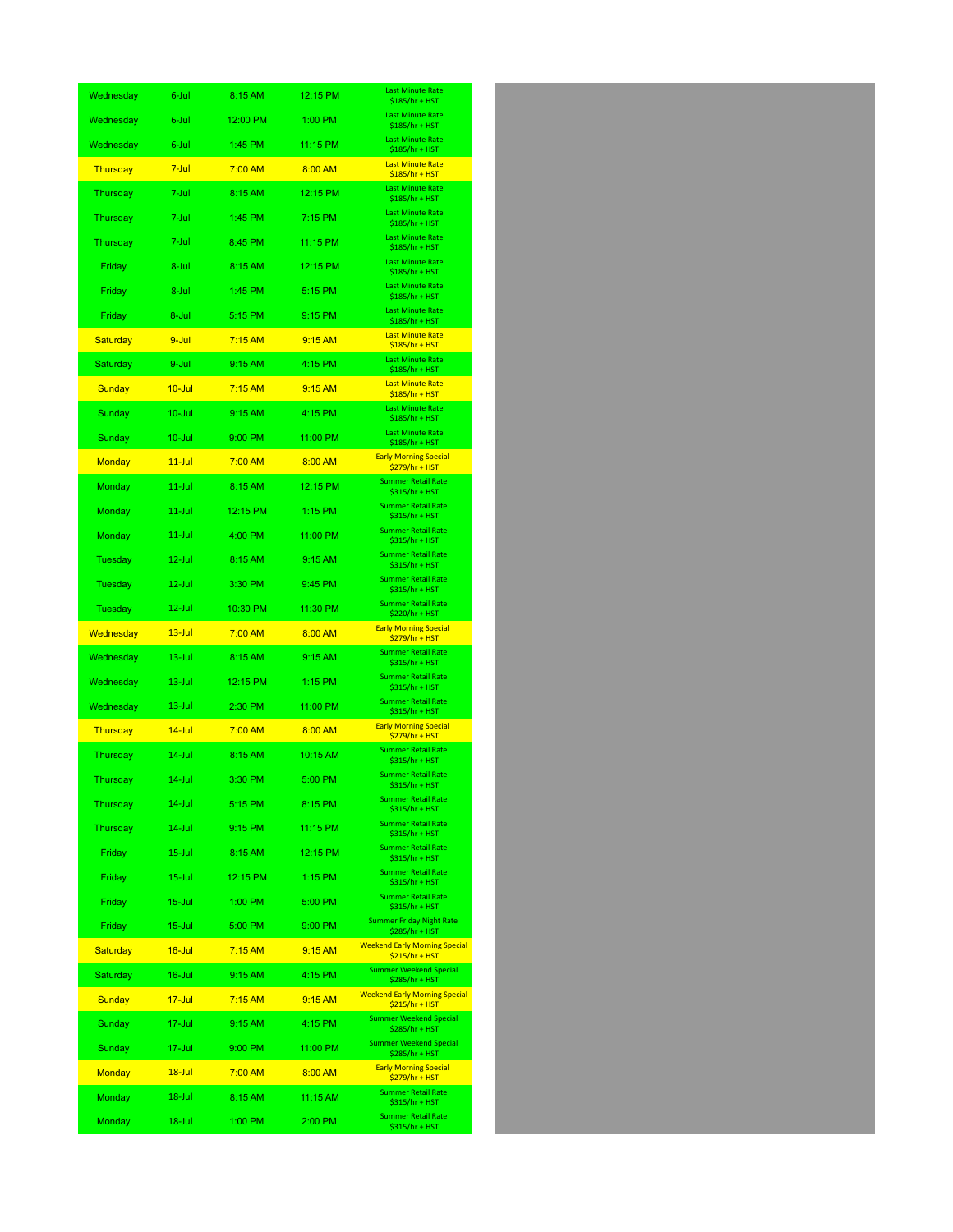| Monday        | 18-Jul     | 5:00 PM  | 11:00 PM | <b>Summer Retail Rate</b><br>\$315/hr + HST             |
|---------------|------------|----------|----------|---------------------------------------------------------|
| Tuesday       | 19-Jul     | 8:00 AM  | 9:00 AM  | <b>Summer Retail Rate</b><br>\$315/hr + HST             |
| Tuesday       | 19-Jul     | 1:00 PM  | 2:00 PM  | <b>Summer Retail Rate</b><br>\$315/hr + HST             |
| Tuesday       | $19 -$ Jul | 5:00 PM  | 9:00 PM  | <b>Summer Retail Rate</b><br>\$315/hr + HST             |
| Tuesday       | 19-Jul     | 10:30 PM | 11:30 PM | <b>Summer Retail Rate</b><br>\$220/hr + HST             |
| Wednesday     | $20 -$ Jul | 7:00 AM  | 8:00 AM  | <b>Early Morning Special</b><br>$$279/hr + HST$         |
| Wednesday     | $20 -$ Jul | 8:15 AM  | 11:15 AM | <b>Summer Retail Rate</b><br>\$315/hr + HST             |
| Wednesday     | $20 -$ Jul | 1:00 PM  | 2:00 PM  | <b>Summer Retail Rate</b><br>\$315/hr + HST             |
| Wednesday     | $20 -$ Jul | 5:00 PM  | 11:00 PM | <b>Summer Retail Rate</b><br>\$315/hr + HST             |
| Thursday      | $21$ -Jul  | 7:00 AM  | 8:00 AM  | <b>Early Morning Special</b><br>$$279/hr + HST$         |
| Thursday      | 21-Jul     | 8:15 AM  | 11:15 AM | <b>Summer Retail Rate</b><br>\$315/hr + HST             |
| Thursday      | $21$ -Jul  | 5:15 PM  | 7:15 PM  | <b>Summer Retail Rate</b><br>\$315/hr + HST             |
| Thursday      | $21$ -Jul  | 9:45 PM  | 11:15 PM | <b>Summer Retail Rate</b><br>\$315/hr + HST             |
| Friday        | $22$ -Jul  | 8:15 AM  | 11:15 AM | <b>Summer Retail Rate</b><br>\$315/hr + HST             |
| Friday        | $22$ -Jul  | 12:00 PM | 2:00 PM  | <b>Summer Retail Rate</b><br>\$315/hr + HST             |
| Friday        | $22$ -Jul  | 2:00 PM  | 5:00 PM  | <b>Summer Retail Rate</b><br>\$315/hr + HST             |
| Friday        | $22$ -Jul  | 5:00 PM  | 9:00 PM  | <b>Summer Friday Night Rate</b><br>\$285/hr + HST       |
| Saturday      | $23 -$ Jul | 7:15AM   | 9:15 AM  | <b>Weekend Early Morning Special</b><br>$$215/hr + HST$ |
| Saturday      | 23-Jul     | 9:15 AM  | 4:15 PM  | <b>Summer Weekend Special</b><br>\$285/hr + HST         |
| Sunday        | $24 -$ Jul | 7:15AM   | 9:15 AM  | <b>Weekend Early Morning Special</b><br>$$215/hr + HST$ |
| Sunday        | 24-Jul     | 9:15 AM  | 4:15 PM  | <b>Summer Weekend Special</b><br>\$285/hr + HST         |
| Sunday        | 24-Jul     | 9:00 PM  | 11:00 PM | <b>Summer Weekend Special</b><br>\$285/hr + HST         |
| <b>Monday</b> | $25 -$ Jul | 7:00 AM  | 8:00 AM  | <b>Early Morning Special</b><br>\$279/hr + HST          |
| Monday        | $25 -$ Jul | 8:15 AM  | 11:15 AM | <b>Summer Retail Rate</b><br>\$315/hr + HST             |
| Monday        | $25 -$ Jul | 1:00 PM  | 2:00 PM  | <b>Summer Retail Rate</b><br>\$315/hr + HST             |
| Monday        | $25 -$ Jul | 5:00 PM  | 11:00 PM | <b>Summer Retail Rate</b><br>\$315/hr + HST             |
| Tuesday       | $26$ -Jul  | 8:00 AM  | 9:00 AM  | <b>Summer Retail Rate</b><br>\$315/hr + HST             |
| Tuesday       | $26$ -Jul  | 5:15 PM  | 6:45 PM  | <b>Summer Retail Rate</b><br>\$315/hr + HST             |
| Tuesday       | $26$ -Jul  | 8:00 PM  | 9:30 PM  | <b>Summer Retail Rate</b><br>\$315/hr + HST             |
| Tuesday       | $26$ -Jul  | 10:15 PM | 11:15 PM | <b>Summer Retail Rate</b><br>\$315/hr + HST             |
| Wednesday     | $27 -$ Jul | 7:00 AM  | 8:00 AM  | <b>Early Morning Special</b><br>\$279/hr + HST          |
| Wednesday     | $27 -$ Jul | 8:15 AM  | 11:15 AM | <b>Summer Retail Rate</b><br>\$315/hr + HST             |
| Wednesday     | 27-Jul     | 1:00 PM  | 2:00 PM  | <b>Summer Retail Rate</b><br>\$315/hr + HST             |
| Wednesday     | 27-Jul     | 6:00 PM  | 11:00 PM | <b>Summer Retail Rate</b><br>\$315/hr + HST             |
| Thursday      | 28-Jul     | 7:00 AM  | 8:00 AM  | <b>Early Morning Special</b><br>$$279/hr + HST$         |
| Thursday      | 28-Jul     | 8:15 AM  | 11:15 AM | <b>Summer Retail Rate</b><br>\$315/hr + HST             |
| Thursday      | 28-Jul     | 1:00 PM  | 2:00 PM  | <b>Summer Retail Rate</b><br>\$315/hr + HST             |
| Thursday      | $28 -$ Jul | 5:15 PM  | 7:15 PM  | <b>Summer Retail Rate</b><br>\$315/hr + HST             |
| Thursday      | $28 -$ Jul | 9:45 PM  | 11:15 PM | <b>Summer Retail Rate</b><br>\$315/hr + HST             |
| Friday        | $29 -$ Jul | 8:15 AM  | 11:15 AM | <b>Summer Retail Rate</b><br>\$315/hr + HST             |
| Friday        | $29 -$ Jul | 12:00 PM | 2:00 PM  | <b>Summer Retail Rate</b><br>\$315/hr + HST             |
| Friday        | $29 -$ Jul | 2:00 PM  | 5:00 PM  | <b>Summer Retail Rate</b><br>\$315/hr + HST             |
| Friday        | 29-Jul     | 5:00 PM  | 9:00 PM  | <b>Summer Friday Night Rate</b><br>\$285/hr + HST       |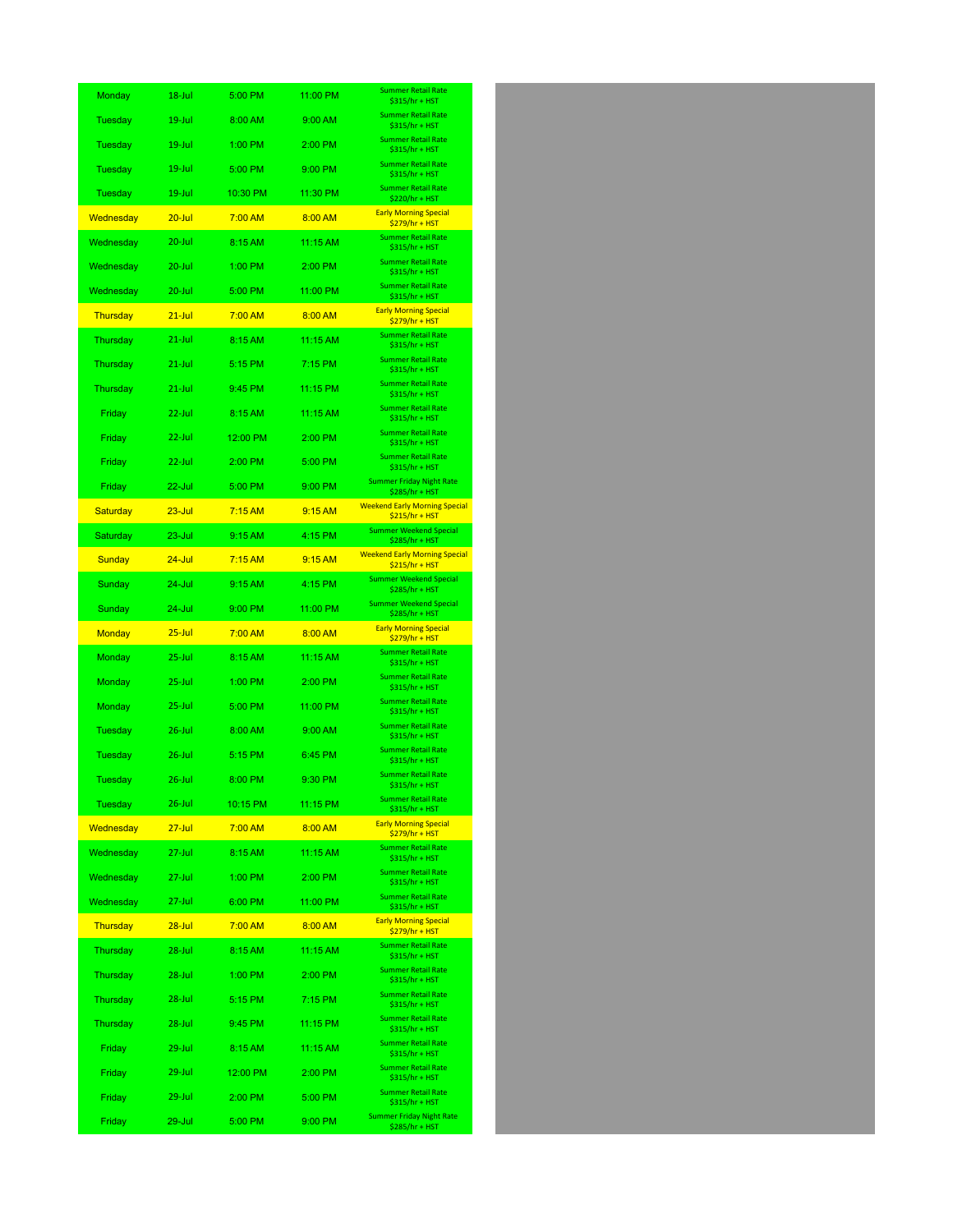| Saturday | $30 -$ Jul  | $7:15$ AM | 9:15 AM   | <b>Weekend Early Morning Special</b><br>$$215/hr + HST$ |
|----------|-------------|-----------|-----------|---------------------------------------------------------|
| Saturday | $30 - J$ ul | 9:15AM    | $4:15$ PM | <b>Summer Weekend Special</b><br>\$285/hr + HST         |
| Sunday   | $31 -$ Jul  | $7:15$ AM | 9:15AM    | <b>Weekend Early Morning Special</b><br>$$215/hr + HST$ |
| Sunday   | $31 -$ Jul  | 9:15AM    | 4:15 PM   | <b>Summer Weekend Special</b><br>\$285/hr + HST         |

## **AUGUST 2022 AVAILABILITY**

**Cost: \$315.00/hr + HST Cost: \$220.00/hr + HST**

**PRIME NON-PRIME**

| Cost: \$315.00/hr + HST |  |
|-------------------------|--|
|-------------------------|--|

| <b>Summer Weekend Special</b><br>11:15 PM<br>9:15 AM<br>Monday<br>1-Aug<br>\$285/hr + HST<br><b>Summer Retail Rate</b><br>Tuesday<br>2-Aug<br>8:00 AM<br>9:00 AM<br>$$315/hr + HST$<br><b>Summer Retail Rate</b><br>5:15 PM<br>6:15 PM<br>Tuesday<br>2-Aug<br>\$315/hr + HST<br><b>Summer Retail Rate</b><br>Tuesday<br>2-Aug<br>8:15 PM<br>9:15 PM<br>\$315/hr + HST<br><b>Summer Retail Rate</b><br>10:30 PM<br>Tuesday<br>2-Aug<br>11:30 PM<br>\$220/hr + HST<br><b>Summer Retail Rate</b><br>Wednesday<br>3-Aug<br>8:00 AM<br>9:00 AM<br>\$315/hr + HST<br><b>Summer Retail Rate</b><br>5:00 PM<br>7:00 PM<br>Wednesday<br>3-Aug<br>$$315/hr + HST$<br><b>Summer Retail Rate</b><br>8:15 PM<br>11:15 PM<br>Wednesday<br>3-Aug<br>\$315/hr + HST<br><b>Summer Retail Rate</b><br>9:00 AM<br>Thursday<br>4-Aug<br>8:00 AM<br>$$315/hr + HST$<br><b>Summer Retail Rate</b><br>6:15 PM<br>7:15 PM<br>Thursday<br>4-Aug<br>\$315/hr + HST<br><b>Summer Retail Rate</b><br>9:45 PM<br>Thursday<br>4-Aug<br>11:15 PM<br>$$315/hr + HST$<br><b>Summer Retail Rate</b><br>Friday<br>5-Aug<br>8:15 AM<br>11:15 AM<br>\$315/hr + HST<br><b>Summer Retail Rate</b><br>5-Aug<br>1:00 PM<br>2:00 PM<br>Friday<br>\$315/hr + HST<br><b>Summer Friday Night Rate</b><br>5:00 PM<br>5-Aug<br>9:00 PM<br>Friday<br>\$285/hr + HST<br><b>Weekend Early Morning Special</b><br><b>Saturday</b><br>6-Aug<br>7:15AM<br>9:15 AM<br>$$215/hr + HST$<br><b>Summer Weekend Special</b><br>Saturday<br>9:15 AM<br>10:15 AM<br>6-Aug<br>\$285/hr + HST<br><b>Summer Weekend Special</b><br>Saturday<br>6-Aug<br>11:00 AM<br>12:00 PM<br>\$285/hr + HST<br><b>Summer Weekend Special</b><br>12:30 PM<br>Saturday<br>11:00 AM<br>6-Aug<br>\$285/hr + HST<br><b>Summer Weekend Special</b><br>3:00 PM<br>4:00 PM<br>Saturday<br>6-Aug<br>\$285/hr + HST<br><b>Summer Weekend Special</b><br>3:00 PM<br>Saturday<br>6-Aug<br>4:30 PM<br>\$285/hr + HST<br><b>Summer Weekend Special</b><br>Saturday<br>6-Aug<br>5:00 PM<br>6:00 PM<br>\$285/hr + HST<br><b>Weekend Early Morning Special</b><br>$7:15$ AM<br>9:15 AM<br>Sunday<br>7-Aug<br>$$215/hr + HST$<br><b>Summer Weekend Special</b><br>9:15 AM<br>4:15 PM<br>Sunday<br>7-Aug<br>\$285/hr + HST<br><b>Summer Weekend Special</b><br>9:00 PM<br>11:00 PM<br>Sunday<br>7-Aug<br>\$285/hr + HST<br><b>Early Morning Special</b><br>8:00 AM<br>7:00 AM<br>Monday<br>8-Aug<br>$$279/hr + HST$<br><b>Summer Retail Rate</b><br>Monday<br>8-Aug<br>8:15 AM<br>11:15 AM<br>\$315/hr + HST<br><b>Summer Retail Rate</b><br>8-Aug<br>1:00 PM<br>2:00 PM<br>Monday<br>\$315/hr + HST<br><b>Summer Retail Rate</b><br>8-Aug<br>6:00 PM<br>7:00 PM<br>Monday<br>$$315/hr + HST$<br><b>Summer Retail Rate</b><br>8-Aug<br>Monday<br>8:15 PM<br>11:15 PM<br>$$315/hr + HST$<br><b>Summer Retail Rate</b><br>1:00 PM<br>2:00 PM<br>Tuesday<br>9-Aug<br>$$315/hr + HST$<br><b>Summer Retail Rate</b><br>5:15 PM<br>Tuesday<br>9-Aug<br>9:15 PM<br>\$315/hr + HST | Day      | Date   | Start    | End      | Notes                     | Day | Date | Start | End | Notes |
|----------------------------------------------------------------------------------------------------------------------------------------------------------------------------------------------------------------------------------------------------------------------------------------------------------------------------------------------------------------------------------------------------------------------------------------------------------------------------------------------------------------------------------------------------------------------------------------------------------------------------------------------------------------------------------------------------------------------------------------------------------------------------------------------------------------------------------------------------------------------------------------------------------------------------------------------------------------------------------------------------------------------------------------------------------------------------------------------------------------------------------------------------------------------------------------------------------------------------------------------------------------------------------------------------------------------------------------------------------------------------------------------------------------------------------------------------------------------------------------------------------------------------------------------------------------------------------------------------------------------------------------------------------------------------------------------------------------------------------------------------------------------------------------------------------------------------------------------------------------------------------------------------------------------------------------------------------------------------------------------------------------------------------------------------------------------------------------------------------------------------------------------------------------------------------------------------------------------------------------------------------------------------------------------------------------------------------------------------------------------------------------------------------------------------------------------------------------------------------------------------------------------------------------------------------------------------------------------------------------------------------------------------------------------------------------------------------------------------------------------------------------------------------------------------------------------------------------------------------------------------------------------------------------------------------------------------------------------------|----------|--------|----------|----------|---------------------------|-----|------|-------|-----|-------|
|                                                                                                                                                                                                                                                                                                                                                                                                                                                                                                                                                                                                                                                                                                                                                                                                                                                                                                                                                                                                                                                                                                                                                                                                                                                                                                                                                                                                                                                                                                                                                                                                                                                                                                                                                                                                                                                                                                                                                                                                                                                                                                                                                                                                                                                                                                                                                                                                                                                                                                                                                                                                                                                                                                                                                                                                                                                                                                                                                                            |          |        |          |          |                           |     |      |       |     |       |
|                                                                                                                                                                                                                                                                                                                                                                                                                                                                                                                                                                                                                                                                                                                                                                                                                                                                                                                                                                                                                                                                                                                                                                                                                                                                                                                                                                                                                                                                                                                                                                                                                                                                                                                                                                                                                                                                                                                                                                                                                                                                                                                                                                                                                                                                                                                                                                                                                                                                                                                                                                                                                                                                                                                                                                                                                                                                                                                                                                            |          |        |          |          |                           |     |      |       |     |       |
|                                                                                                                                                                                                                                                                                                                                                                                                                                                                                                                                                                                                                                                                                                                                                                                                                                                                                                                                                                                                                                                                                                                                                                                                                                                                                                                                                                                                                                                                                                                                                                                                                                                                                                                                                                                                                                                                                                                                                                                                                                                                                                                                                                                                                                                                                                                                                                                                                                                                                                                                                                                                                                                                                                                                                                                                                                                                                                                                                                            |          |        |          |          |                           |     |      |       |     |       |
|                                                                                                                                                                                                                                                                                                                                                                                                                                                                                                                                                                                                                                                                                                                                                                                                                                                                                                                                                                                                                                                                                                                                                                                                                                                                                                                                                                                                                                                                                                                                                                                                                                                                                                                                                                                                                                                                                                                                                                                                                                                                                                                                                                                                                                                                                                                                                                                                                                                                                                                                                                                                                                                                                                                                                                                                                                                                                                                                                                            |          |        |          |          |                           |     |      |       |     |       |
|                                                                                                                                                                                                                                                                                                                                                                                                                                                                                                                                                                                                                                                                                                                                                                                                                                                                                                                                                                                                                                                                                                                                                                                                                                                                                                                                                                                                                                                                                                                                                                                                                                                                                                                                                                                                                                                                                                                                                                                                                                                                                                                                                                                                                                                                                                                                                                                                                                                                                                                                                                                                                                                                                                                                                                                                                                                                                                                                                                            |          |        |          |          |                           |     |      |       |     |       |
|                                                                                                                                                                                                                                                                                                                                                                                                                                                                                                                                                                                                                                                                                                                                                                                                                                                                                                                                                                                                                                                                                                                                                                                                                                                                                                                                                                                                                                                                                                                                                                                                                                                                                                                                                                                                                                                                                                                                                                                                                                                                                                                                                                                                                                                                                                                                                                                                                                                                                                                                                                                                                                                                                                                                                                                                                                                                                                                                                                            |          |        |          |          |                           |     |      |       |     |       |
|                                                                                                                                                                                                                                                                                                                                                                                                                                                                                                                                                                                                                                                                                                                                                                                                                                                                                                                                                                                                                                                                                                                                                                                                                                                                                                                                                                                                                                                                                                                                                                                                                                                                                                                                                                                                                                                                                                                                                                                                                                                                                                                                                                                                                                                                                                                                                                                                                                                                                                                                                                                                                                                                                                                                                                                                                                                                                                                                                                            |          |        |          |          |                           |     |      |       |     |       |
|                                                                                                                                                                                                                                                                                                                                                                                                                                                                                                                                                                                                                                                                                                                                                                                                                                                                                                                                                                                                                                                                                                                                                                                                                                                                                                                                                                                                                                                                                                                                                                                                                                                                                                                                                                                                                                                                                                                                                                                                                                                                                                                                                                                                                                                                                                                                                                                                                                                                                                                                                                                                                                                                                                                                                                                                                                                                                                                                                                            |          |        |          |          |                           |     |      |       |     |       |
|                                                                                                                                                                                                                                                                                                                                                                                                                                                                                                                                                                                                                                                                                                                                                                                                                                                                                                                                                                                                                                                                                                                                                                                                                                                                                                                                                                                                                                                                                                                                                                                                                                                                                                                                                                                                                                                                                                                                                                                                                                                                                                                                                                                                                                                                                                                                                                                                                                                                                                                                                                                                                                                                                                                                                                                                                                                                                                                                                                            |          |        |          |          |                           |     |      |       |     |       |
|                                                                                                                                                                                                                                                                                                                                                                                                                                                                                                                                                                                                                                                                                                                                                                                                                                                                                                                                                                                                                                                                                                                                                                                                                                                                                                                                                                                                                                                                                                                                                                                                                                                                                                                                                                                                                                                                                                                                                                                                                                                                                                                                                                                                                                                                                                                                                                                                                                                                                                                                                                                                                                                                                                                                                                                                                                                                                                                                                                            |          |        |          |          |                           |     |      |       |     |       |
|                                                                                                                                                                                                                                                                                                                                                                                                                                                                                                                                                                                                                                                                                                                                                                                                                                                                                                                                                                                                                                                                                                                                                                                                                                                                                                                                                                                                                                                                                                                                                                                                                                                                                                                                                                                                                                                                                                                                                                                                                                                                                                                                                                                                                                                                                                                                                                                                                                                                                                                                                                                                                                                                                                                                                                                                                                                                                                                                                                            |          |        |          |          |                           |     |      |       |     |       |
|                                                                                                                                                                                                                                                                                                                                                                                                                                                                                                                                                                                                                                                                                                                                                                                                                                                                                                                                                                                                                                                                                                                                                                                                                                                                                                                                                                                                                                                                                                                                                                                                                                                                                                                                                                                                                                                                                                                                                                                                                                                                                                                                                                                                                                                                                                                                                                                                                                                                                                                                                                                                                                                                                                                                                                                                                                                                                                                                                                            |          |        |          |          |                           |     |      |       |     |       |
|                                                                                                                                                                                                                                                                                                                                                                                                                                                                                                                                                                                                                                                                                                                                                                                                                                                                                                                                                                                                                                                                                                                                                                                                                                                                                                                                                                                                                                                                                                                                                                                                                                                                                                                                                                                                                                                                                                                                                                                                                                                                                                                                                                                                                                                                                                                                                                                                                                                                                                                                                                                                                                                                                                                                                                                                                                                                                                                                                                            |          |        |          |          |                           |     |      |       |     |       |
|                                                                                                                                                                                                                                                                                                                                                                                                                                                                                                                                                                                                                                                                                                                                                                                                                                                                                                                                                                                                                                                                                                                                                                                                                                                                                                                                                                                                                                                                                                                                                                                                                                                                                                                                                                                                                                                                                                                                                                                                                                                                                                                                                                                                                                                                                                                                                                                                                                                                                                                                                                                                                                                                                                                                                                                                                                                                                                                                                                            |          |        |          |          |                           |     |      |       |     |       |
|                                                                                                                                                                                                                                                                                                                                                                                                                                                                                                                                                                                                                                                                                                                                                                                                                                                                                                                                                                                                                                                                                                                                                                                                                                                                                                                                                                                                                                                                                                                                                                                                                                                                                                                                                                                                                                                                                                                                                                                                                                                                                                                                                                                                                                                                                                                                                                                                                                                                                                                                                                                                                                                                                                                                                                                                                                                                                                                                                                            |          |        |          |          |                           |     |      |       |     |       |
|                                                                                                                                                                                                                                                                                                                                                                                                                                                                                                                                                                                                                                                                                                                                                                                                                                                                                                                                                                                                                                                                                                                                                                                                                                                                                                                                                                                                                                                                                                                                                                                                                                                                                                                                                                                                                                                                                                                                                                                                                                                                                                                                                                                                                                                                                                                                                                                                                                                                                                                                                                                                                                                                                                                                                                                                                                                                                                                                                                            |          |        |          |          |                           |     |      |       |     |       |
|                                                                                                                                                                                                                                                                                                                                                                                                                                                                                                                                                                                                                                                                                                                                                                                                                                                                                                                                                                                                                                                                                                                                                                                                                                                                                                                                                                                                                                                                                                                                                                                                                                                                                                                                                                                                                                                                                                                                                                                                                                                                                                                                                                                                                                                                                                                                                                                                                                                                                                                                                                                                                                                                                                                                                                                                                                                                                                                                                                            |          |        |          |          |                           |     |      |       |     |       |
|                                                                                                                                                                                                                                                                                                                                                                                                                                                                                                                                                                                                                                                                                                                                                                                                                                                                                                                                                                                                                                                                                                                                                                                                                                                                                                                                                                                                                                                                                                                                                                                                                                                                                                                                                                                                                                                                                                                                                                                                                                                                                                                                                                                                                                                                                                                                                                                                                                                                                                                                                                                                                                                                                                                                                                                                                                                                                                                                                                            |          |        |          |          |                           |     |      |       |     |       |
|                                                                                                                                                                                                                                                                                                                                                                                                                                                                                                                                                                                                                                                                                                                                                                                                                                                                                                                                                                                                                                                                                                                                                                                                                                                                                                                                                                                                                                                                                                                                                                                                                                                                                                                                                                                                                                                                                                                                                                                                                                                                                                                                                                                                                                                                                                                                                                                                                                                                                                                                                                                                                                                                                                                                                                                                                                                                                                                                                                            |          |        |          |          |                           |     |      |       |     |       |
|                                                                                                                                                                                                                                                                                                                                                                                                                                                                                                                                                                                                                                                                                                                                                                                                                                                                                                                                                                                                                                                                                                                                                                                                                                                                                                                                                                                                                                                                                                                                                                                                                                                                                                                                                                                                                                                                                                                                                                                                                                                                                                                                                                                                                                                                                                                                                                                                                                                                                                                                                                                                                                                                                                                                                                                                                                                                                                                                                                            |          |        |          |          |                           |     |      |       |     |       |
|                                                                                                                                                                                                                                                                                                                                                                                                                                                                                                                                                                                                                                                                                                                                                                                                                                                                                                                                                                                                                                                                                                                                                                                                                                                                                                                                                                                                                                                                                                                                                                                                                                                                                                                                                                                                                                                                                                                                                                                                                                                                                                                                                                                                                                                                                                                                                                                                                                                                                                                                                                                                                                                                                                                                                                                                                                                                                                                                                                            |          |        |          |          |                           |     |      |       |     |       |
|                                                                                                                                                                                                                                                                                                                                                                                                                                                                                                                                                                                                                                                                                                                                                                                                                                                                                                                                                                                                                                                                                                                                                                                                                                                                                                                                                                                                                                                                                                                                                                                                                                                                                                                                                                                                                                                                                                                                                                                                                                                                                                                                                                                                                                                                                                                                                                                                                                                                                                                                                                                                                                                                                                                                                                                                                                                                                                                                                                            |          |        |          |          |                           |     |      |       |     |       |
|                                                                                                                                                                                                                                                                                                                                                                                                                                                                                                                                                                                                                                                                                                                                                                                                                                                                                                                                                                                                                                                                                                                                                                                                                                                                                                                                                                                                                                                                                                                                                                                                                                                                                                                                                                                                                                                                                                                                                                                                                                                                                                                                                                                                                                                                                                                                                                                                                                                                                                                                                                                                                                                                                                                                                                                                                                                                                                                                                                            |          |        |          |          |                           |     |      |       |     |       |
|                                                                                                                                                                                                                                                                                                                                                                                                                                                                                                                                                                                                                                                                                                                                                                                                                                                                                                                                                                                                                                                                                                                                                                                                                                                                                                                                                                                                                                                                                                                                                                                                                                                                                                                                                                                                                                                                                                                                                                                                                                                                                                                                                                                                                                                                                                                                                                                                                                                                                                                                                                                                                                                                                                                                                                                                                                                                                                                                                                            |          |        |          |          |                           |     |      |       |     |       |
|                                                                                                                                                                                                                                                                                                                                                                                                                                                                                                                                                                                                                                                                                                                                                                                                                                                                                                                                                                                                                                                                                                                                                                                                                                                                                                                                                                                                                                                                                                                                                                                                                                                                                                                                                                                                                                                                                                                                                                                                                                                                                                                                                                                                                                                                                                                                                                                                                                                                                                                                                                                                                                                                                                                                                                                                                                                                                                                                                                            |          |        |          |          |                           |     |      |       |     |       |
|                                                                                                                                                                                                                                                                                                                                                                                                                                                                                                                                                                                                                                                                                                                                                                                                                                                                                                                                                                                                                                                                                                                                                                                                                                                                                                                                                                                                                                                                                                                                                                                                                                                                                                                                                                                                                                                                                                                                                                                                                                                                                                                                                                                                                                                                                                                                                                                                                                                                                                                                                                                                                                                                                                                                                                                                                                                                                                                                                                            |          |        |          |          |                           |     |      |       |     |       |
|                                                                                                                                                                                                                                                                                                                                                                                                                                                                                                                                                                                                                                                                                                                                                                                                                                                                                                                                                                                                                                                                                                                                                                                                                                                                                                                                                                                                                                                                                                                                                                                                                                                                                                                                                                                                                                                                                                                                                                                                                                                                                                                                                                                                                                                                                                                                                                                                                                                                                                                                                                                                                                                                                                                                                                                                                                                                                                                                                                            |          |        |          |          |                           |     |      |       |     |       |
|                                                                                                                                                                                                                                                                                                                                                                                                                                                                                                                                                                                                                                                                                                                                                                                                                                                                                                                                                                                                                                                                                                                                                                                                                                                                                                                                                                                                                                                                                                                                                                                                                                                                                                                                                                                                                                                                                                                                                                                                                                                                                                                                                                                                                                                                                                                                                                                                                                                                                                                                                                                                                                                                                                                                                                                                                                                                                                                                                                            |          |        |          |          |                           |     |      |       |     |       |
|                                                                                                                                                                                                                                                                                                                                                                                                                                                                                                                                                                                                                                                                                                                                                                                                                                                                                                                                                                                                                                                                                                                                                                                                                                                                                                                                                                                                                                                                                                                                                                                                                                                                                                                                                                                                                                                                                                                                                                                                                                                                                                                                                                                                                                                                                                                                                                                                                                                                                                                                                                                                                                                                                                                                                                                                                                                                                                                                                                            |          |        |          |          |                           |     |      |       |     |       |
|                                                                                                                                                                                                                                                                                                                                                                                                                                                                                                                                                                                                                                                                                                                                                                                                                                                                                                                                                                                                                                                                                                                                                                                                                                                                                                                                                                                                                                                                                                                                                                                                                                                                                                                                                                                                                                                                                                                                                                                                                                                                                                                                                                                                                                                                                                                                                                                                                                                                                                                                                                                                                                                                                                                                                                                                                                                                                                                                                                            |          |        |          |          |                           |     |      |       |     |       |
|                                                                                                                                                                                                                                                                                                                                                                                                                                                                                                                                                                                                                                                                                                                                                                                                                                                                                                                                                                                                                                                                                                                                                                                                                                                                                                                                                                                                                                                                                                                                                                                                                                                                                                                                                                                                                                                                                                                                                                                                                                                                                                                                                                                                                                                                                                                                                                                                                                                                                                                                                                                                                                                                                                                                                                                                                                                                                                                                                                            |          |        |          |          |                           |     |      |       |     |       |
| \$220/hr + HST                                                                                                                                                                                                                                                                                                                                                                                                                                                                                                                                                                                                                                                                                                                                                                                                                                                                                                                                                                                                                                                                                                                                                                                                                                                                                                                                                                                                                                                                                                                                                                                                                                                                                                                                                                                                                                                                                                                                                                                                                                                                                                                                                                                                                                                                                                                                                                                                                                                                                                                                                                                                                                                                                                                                                                                                                                                                                                                                                             | Tuesday  | 9-Aug  | 10:30 PM | 11:30 PM | <b>Summer Retail Rate</b> |     |      |       |     |       |
| <b>Summer Retail Rate</b><br>8:00 AM<br>9:00 AM<br>Wednesday<br>10-Aug<br>\$315/hr + HST                                                                                                                                                                                                                                                                                                                                                                                                                                                                                                                                                                                                                                                                                                                                                                                                                                                                                                                                                                                                                                                                                                                                                                                                                                                                                                                                                                                                                                                                                                                                                                                                                                                                                                                                                                                                                                                                                                                                                                                                                                                                                                                                                                                                                                                                                                                                                                                                                                                                                                                                                                                                                                                                                                                                                                                                                                                                                   |          |        |          |          |                           |     |      |       |     |       |
| <b>Summer Retail Rate</b><br>Wednesday<br>10-Aug<br>9:00 PM<br>11:00 PM<br>\$315/hr + HST                                                                                                                                                                                                                                                                                                                                                                                                                                                                                                                                                                                                                                                                                                                                                                                                                                                                                                                                                                                                                                                                                                                                                                                                                                                                                                                                                                                                                                                                                                                                                                                                                                                                                                                                                                                                                                                                                                                                                                                                                                                                                                                                                                                                                                                                                                                                                                                                                                                                                                                                                                                                                                                                                                                                                                                                                                                                                  |          |        |          |          |                           |     |      |       |     |       |
| <b>Summer Retail Rate</b><br>11-Aug<br>9:00 AM<br>Thursday<br>8:00 AM<br>\$315/hr + HST                                                                                                                                                                                                                                                                                                                                                                                                                                                                                                                                                                                                                                                                                                                                                                                                                                                                                                                                                                                                                                                                                                                                                                                                                                                                                                                                                                                                                                                                                                                                                                                                                                                                                                                                                                                                                                                                                                                                                                                                                                                                                                                                                                                                                                                                                                                                                                                                                                                                                                                                                                                                                                                                                                                                                                                                                                                                                    |          |        |          |          |                           |     |      |       |     |       |
| <b>Summer Retail Rate</b>                                                                                                                                                                                                                                                                                                                                                                                                                                                                                                                                                                                                                                                                                                                                                                                                                                                                                                                                                                                                                                                                                                                                                                                                                                                                                                                                                                                                                                                                                                                                                                                                                                                                                                                                                                                                                                                                                                                                                                                                                                                                                                                                                                                                                                                                                                                                                                                                                                                                                                                                                                                                                                                                                                                                                                                                                                                                                                                                                  | Thursday | 11-Aug | 5:15 PM  | 7:15 PM  | $$315/hr + HST$           |     |      |       |     |       |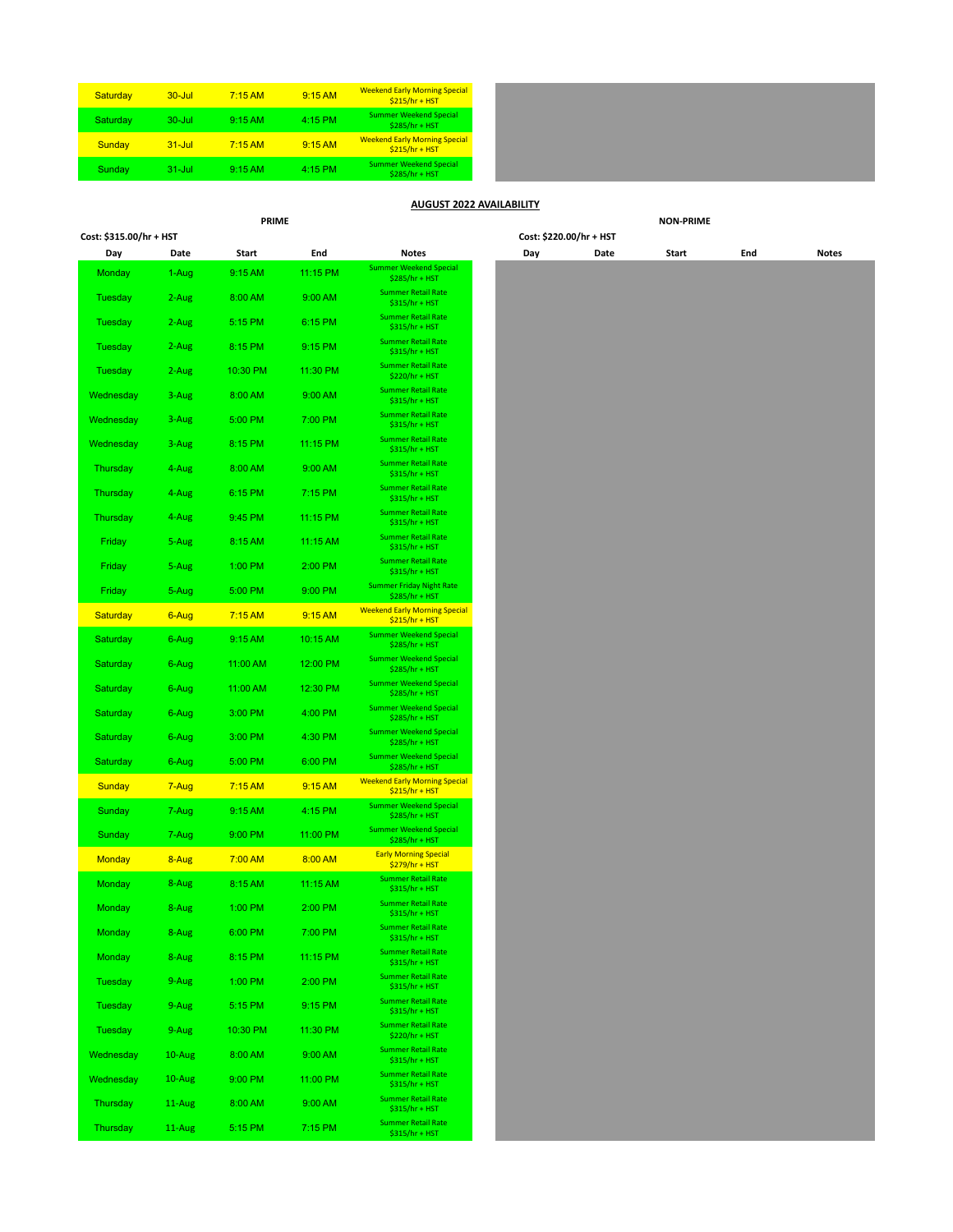| Thursday        | 11-Aug     | 6:00 PM        | 8:00 PM         | <b>Summer Retail Rate</b><br>\$315/hr + HST             |
|-----------------|------------|----------------|-----------------|---------------------------------------------------------|
| Thursday        | 11-Aug     | 8:15 PM        | 11:15 PM        | <b>Summer Retail Rate</b><br>\$315/hr + HST             |
| Friday          | 12-Aug     | 8:15 AM        | 11:15 AM        | <b>Summer Retail Rate</b><br>\$315/hr + HST             |
| Friday          | 12-Aug     | 12:00 PM       | 2:00 PM         | <b>Summer Retail Rate</b><br>\$315/hr + HST             |
| Friday          | 12-Aug     | 5:00 PM        | 9:00 PM         | <b>Summer Friday Night Rate</b><br>\$285/hr + HST       |
| <b>Saturday</b> | 13-Aug     | 7:15AM         | 9:15 AM         | <b>Weekend Early Morning Special</b><br>$$215/hr + HST$ |
| Saturday        | 13-Aug     | 9:00 AM        | 4:00 PM         | <b>Summer Weekend Special</b><br>\$285/hr + HST         |
| Sunday          | 14-Aug     | 7:15AM         | 9:15 AM         | <b>Weekend Early Morning Special</b><br>$$215/hr + HST$ |
| Sunday          | 14-Aug     | 9:15 AM        | 4:15 PM         | <b>Summer Weekend Special</b><br>\$285/hr + HST         |
| Sunday          | 14-Aug     | 9:00 PM        | 11:00 PM        | <b>Summer Weekend Special</b><br>\$285/hr + HST         |
| <b>Monday</b>   | 15-Aug     | 7:00 AM        | 8:00 AM         | <b>Early Morning Special</b><br><u> \$279/hr + HST</u>  |
| Monday          | 15-Aug     | 8:15 AM        | 11:15 AM        | <b>Summer Retail Rate</b><br>\$315/hr + HST             |
| Monday          | 15-Aug     | 5:00 PM        | 7:00 PM         | <b>Summer Retail Rate</b><br>\$315/hr + HST             |
| Monday          | 15-Aug     | 8:00 PM        | 11:00 PM        | <b>Summer Retail Rate</b><br>\$315/hr + HST             |
| Tuesday         | 16-Aug     | 8:15 AM        | 9:15 AM         | <b>Summer Retail Rate</b><br>\$315/hr + HST             |
| Tuesday         | 16-Aug     | 6:15 PM        | 7:15 PM         | <b>Summer Retail Rate</b><br>\$315/hr + HST             |
| <b>Tuesday</b>  | $16 - Aug$ | 11:00 PM       | <u>12:00 AM</u> | <b>Late Night Special</b><br>$$125/hr + HST$            |
| Wednesday       | 17-Aug     | 8:00 AM        | 9:00 AM         | <b>Summer Retail Rate</b><br>\$315/hr + HST             |
| Wednesday       | 17-Aug     | 1:00 PM        | 2:00 PM         | <b>Summer Retail Rate</b><br>\$315/hr + HST             |
| Wednesday       | 17-Aug     | 9:00 PM        | 11:00 PM        | <b>Summer Retail Rate</b><br>\$315/hr + HST             |
| Thursday        | 18-Aug     | 8:00 AM        | 9:00 AM         | <b>Summer Retail Rate</b><br>\$315/hr + HST             |
| Thursday        | 18-Aug     | 6:00 PM        | 8:00 PM         | <b>Summer Retail Rate</b><br>\$315/hr + HST             |
| Thursday        | 18-Aug     | 7:15 PM        | 11:15 PM        | <b>Summer Retail Rate</b><br>\$315/hr + HST             |
| Friday          | 19-Aug     | 8:15 AM        | 11:15 AM        | <b>Summer Retail Rate</b><br>\$315/hr + HST             |
| Friday          | 19-Aug     | 12:00 PM       | 2:00 PM         | <b>Summer Retail Rate</b><br>\$315/hr + HST             |
| Friday          | 19-Aug     | 5:00 PM        | 9:00 PM         | <b>Summer Friday Night Rate</b><br>\$285/hr + HST       |
| <b>Saturday</b> | $20 - Aug$ | 7:15AM         | 9:15 AM         | <b>Weekend Early Morning Special</b><br>\$215/hr + HST  |
| Saturday        | 20-Aug     | 9:00 AM        | 4:00 PM         | <b>Summer Weekend Special</b><br>\$285/hr + HST         |
| <u>Sunday</u>   | 21-Aug     | <u>7:15 AM</u> | 9:15 AM         | <b>Weekend Early Morning Special</b><br>\$215/hr + HST  |
| Sunday          | 21-Aug     | 9:15 AM        | 4:15 PM         | <b>Summer Weekend Special</b><br>\$285/hr + HST         |
| Sunday          | 21-Aug     | 5:00 PM        | 6:00 PM         | <b>Summer Weekend Special</b><br>\$285/hr + HST         |
| Sunday          | 21-Aug     | 8:30 PM        | 11:00 PM        | <b>Summer Weekend Special</b><br>\$285/hr + HST         |
| Monday          | 22-Aug     | 7:00 AM        | 8:00 AM         | <b>Early Morning Special</b><br>\$279/hr + HST          |
| Monday          | 22-Aug     | 8:15 AM        | 1:15 PM         | <b>Summer Retail Rate</b><br>\$315/hr + HST             |
| Monday          | 22-Aug     | 5:15 PM        | 11:15 PM        | <b>Summer Retail Rate</b><br>\$315/hr + HST             |
| Tuesday         | 23-Aug     | 8:15 AM        | 10:15 AM        | <b>Summer Retail Rate</b><br>\$315/hr + HST             |
| Tuesday         | 23-Aug     | 12:30 PM       | 2:00 PM         | <b>Summer Retail Rate</b><br>\$315/hr + HST             |
| Tuesday         | 23-Aug     | 6:15 PM        | 11:15 PM        | <b>Summer Retail Rate</b><br>\$315/hr + HST             |
| Wednesday       | 24-Aug     | 7:00 AM        | 8:00 AM         | <b>Early Morning Special</b><br>\$279/hr + HST          |
| Wednesday       | 24-Aug     | 8:15 AM        | 1:15 PM         | <b>Summer Retail Rate</b><br>\$315/hr + HST             |
| Wednesday       | 24-Aug     | 1:00 PM        | 2:00 PM         | <b>Summer Retail Rate</b><br>\$315/hr + HST             |
| Wednesday       | 24-Aug     | 5:15 PM        | 8:15 PM         | <b>Summer Retail Rate</b><br>$$315/hr + HST$            |
| Thursday        | 25-Aug     | 7:00 AM        | 8:00 AM         | <b>Early Morning Special</b><br>\$279/hr + HST          |